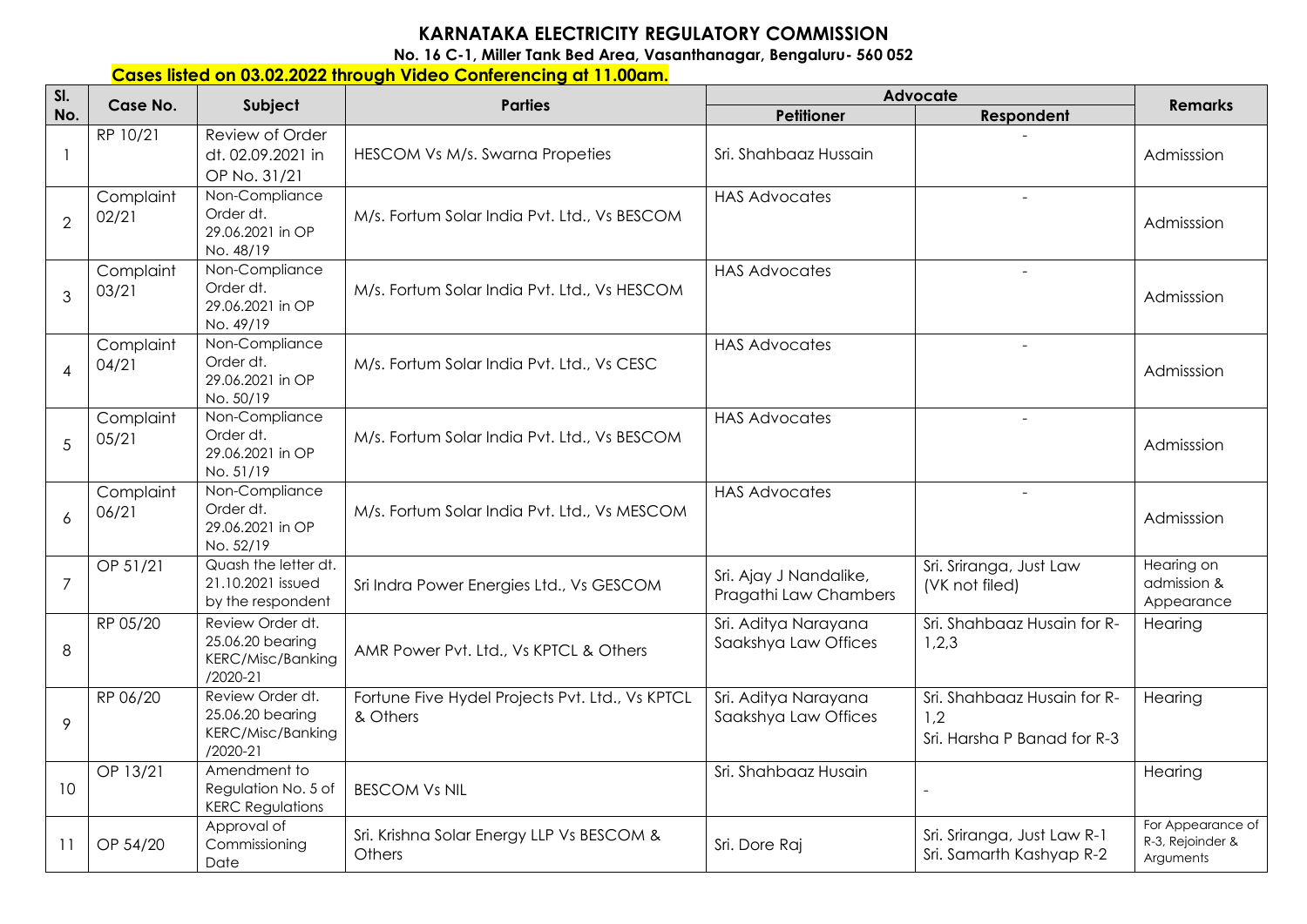| 12 | OP 18/19  | <b>GST</b>    | M/s.Shorapur Solar Power Ltd., Vs. CESC                       | Smt. Poonam Patil                             | Sri. Sriranga, Just Law    | For filing amended<br>petition &<br>Compliance of<br>court order dt.<br>06.12.2021 |
|----|-----------|---------------|---------------------------------------------------------------|-----------------------------------------------|----------------------------|------------------------------------------------------------------------------------|
| 13 | OP 117/18 | Impact of GST | KN Bijapura Solar Energy Pvt Ltd Vs BESCOM                    | Sri. Shridhar Prabhu,<br>Navayana Law Offices | Sri. Sriranga,<br>Just Law | For compliance of<br>Court order dt<br>17.12.2021                                  |
| 14 | OP 29/19  | Impact of GST | M/s.Clean Solar Power (Tumkur) Pvt. Ltd., Vs<br><b>BESCOM</b> | Ms. Namita Singh,<br>Neeti Niyaman            | Sri. Sriranga, Just Law    | For Compliance of<br>court order dt.<br>07.12.2021 &<br>Arguments                  |
| 15 | OP 30/19  | Impact of GST | M/s.Clean Solar Power (Tumkur) Pvt. Ltd., Vs<br><b>BESCOM</b> | Ms. Namita Singh,<br>Neeti Niyaman            | Sri. Sriranga,<br>Just Law | For Compliance of<br>court order dt.<br>07.12.2021 &<br>Arguments                  |
| 16 | OP 31/19  | Impact of GST | M/s.Clean Solar Power (Tumkur) Pvt. Ltd., Vs<br><b>CESC</b>   | Ms. Namita Singh,<br>Neeti Niyaman            | Sri. Sriranga,<br>Just Law | For Compliance of<br>court order dt.<br>07.12.2021 &<br>Arguments                  |
| 17 | OP 32/19  | Impact of GST | M/s.Clean Solar Power (Tumkur) Pvt. Ltd., Vs<br><b>CESC</b>   | Ms. Namita Singh,<br>Neeti Niyaman            | Sri. Sriranga,<br>Just Law | For Compliance of<br>court order dt.<br>07.12.2021 &<br>Arguments                  |
| 18 | OP 33/19  | Impact of GST | M/s.Clean Solar Power (Tumkur) Pvt. Ltd., Vs<br><b>CESC</b>   | Ms. Namita Singh,<br>Neeti Niyaman            | Sri. Sriranga,<br>Just Law | For Compliance of<br>court order dt.<br>07.12.2021 &<br>Arguments                  |
| 19 | OP 34/19  | Impact of GST | M/s.Clean Solar Power (Tumkur) Pvt. Ltd., Vs<br><b>GESCOM</b> | Sri. Avijeet Lala,<br>Neeti Niyaman           | Sri. Shahbaaz Hussain      | For Compliance of<br>court order dt.<br>07.12.2021 &<br>Arguments                  |
| 21 | OP 35/19  | Impact of GST | M/s.Clean Solar Power (Tumkur) Pvt. Ltd., Vs<br><b>GESCOM</b> | Sri. Avijeet Lala,<br>Neeti Niyaman           | Sri. Shahbaaz Hussain      | For Compliance of<br>court order dt.<br>07.12.2021 &<br>Arguments                  |
| 21 | OP 36/19  | Impact of GST | M/s.Clean Solar Power (Tumkur) Pvt. Ltd., Vs<br><b>GESCOM</b> | Sri. Avijeet Lala,<br>Neeti Niyaman           | Sri. Shahbaaz Hussain      | For Compliance of<br>court order dt.<br>07.12.2021 &<br>Arguments                  |
| 22 | OP 37/19  | Impact of GST | M/s.Clean Solar Power (Tumkur) Pvt. Ltd., Vs<br><b>MESCOM</b> | Sri. Avijeet Lala,<br>Neeti Niyaman           | Sri. Shahbaaz Hussain      | For Compliance of<br>court order dt.<br>07.12.2021 &<br>Arguments                  |

## **Detailed information**

| SI. No. | Case No.               | Name and Phone No.                          | Email ID                                                  |
|---------|------------------------|---------------------------------------------|-----------------------------------------------------------|
|         | RP 10/21               | Sri. Shahbaaz Hussain – 80509 44340         | stephania@precinctlegal.com                               |
|         | Complaint No. 02/21 to | Sri. Nitish Gupta - 96435 94981             | Initish.gupta@hsalegal.com, charitha.v@maclaw.in          |
|         | Complaint No. 06/21    | Charitha - 81470 05575                      | saurobroto.dutta@hsalegal.com,nishant.talwar@hsalegal.com |
|         | OP 51/21               | Pragathi Law Chambers, Manasa - 98459 01511 | manasa@pragatilaw.in                                      |